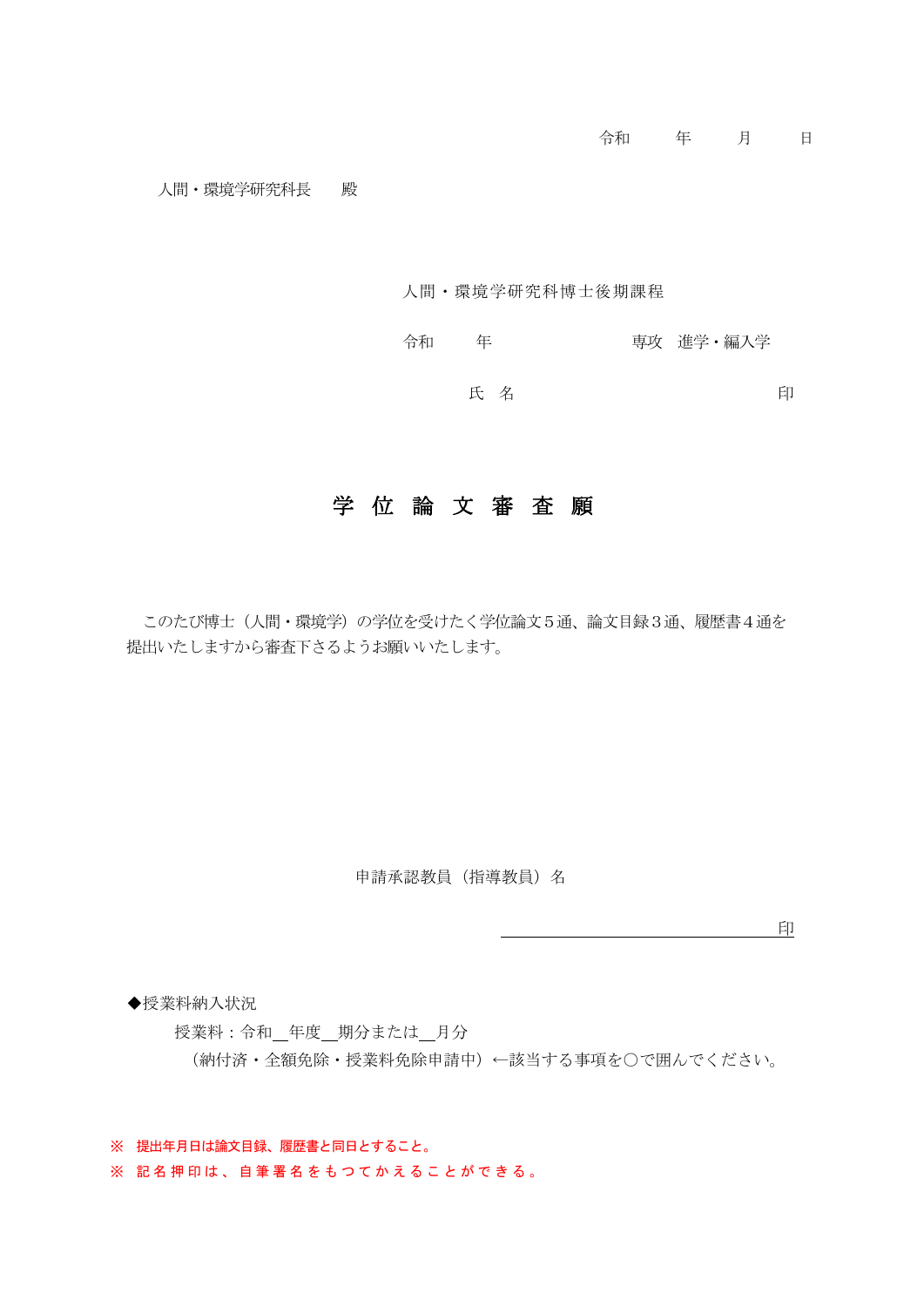## 論 文 目 録

#### 主 論 文

- 1.題 目 ○○○○○○ (題目が外国語の場合は日本語訳を付記する)
- 2.論文構成 全○編、全○章
- 3. 発表の方法・時期 第○編第○章 ○○○○○○

(題目が外国語の場合は日本語訳を付記する)

○○年○月発行

○○○○○雑誌(←学術雑誌名等) 第○巻 第○号 ○○頁―○○頁に掲載

- A、B、Cによる共著 ※注1
- ( 発表題目 )※注2

他の部分の発表の方法・時期は未定

(↑一部未発表の部分がある場合は必ず記載する)

- 注1) 発表論文が共著のものについては、共著者名を発表論文に記載通りの順で記載すること。 単著の論文についても著者名を記載すること。
- 注2) 論文目録の題目と発表した題目とが異なる場合は、その発表した題目を( )を付して記載する。
- 注3) 主論文全文について、発表の方法・時期が未定の場合は別途未定理由書(様式自由)を添付するこ と。また、掲載予定の論文の場合は発行所等の掲載予定を証明する書類を添付すること。

4.冊 数 1 冊

参 考 論 文

な し

(↑該当事項のない場合は、「なし」と記入すること。)

令和 年 月 日

学位授与申請者 氏 名

※ 論文題目は学位論文、論文目録と同一とする。

※ 提出年月日は審査願と同日とする。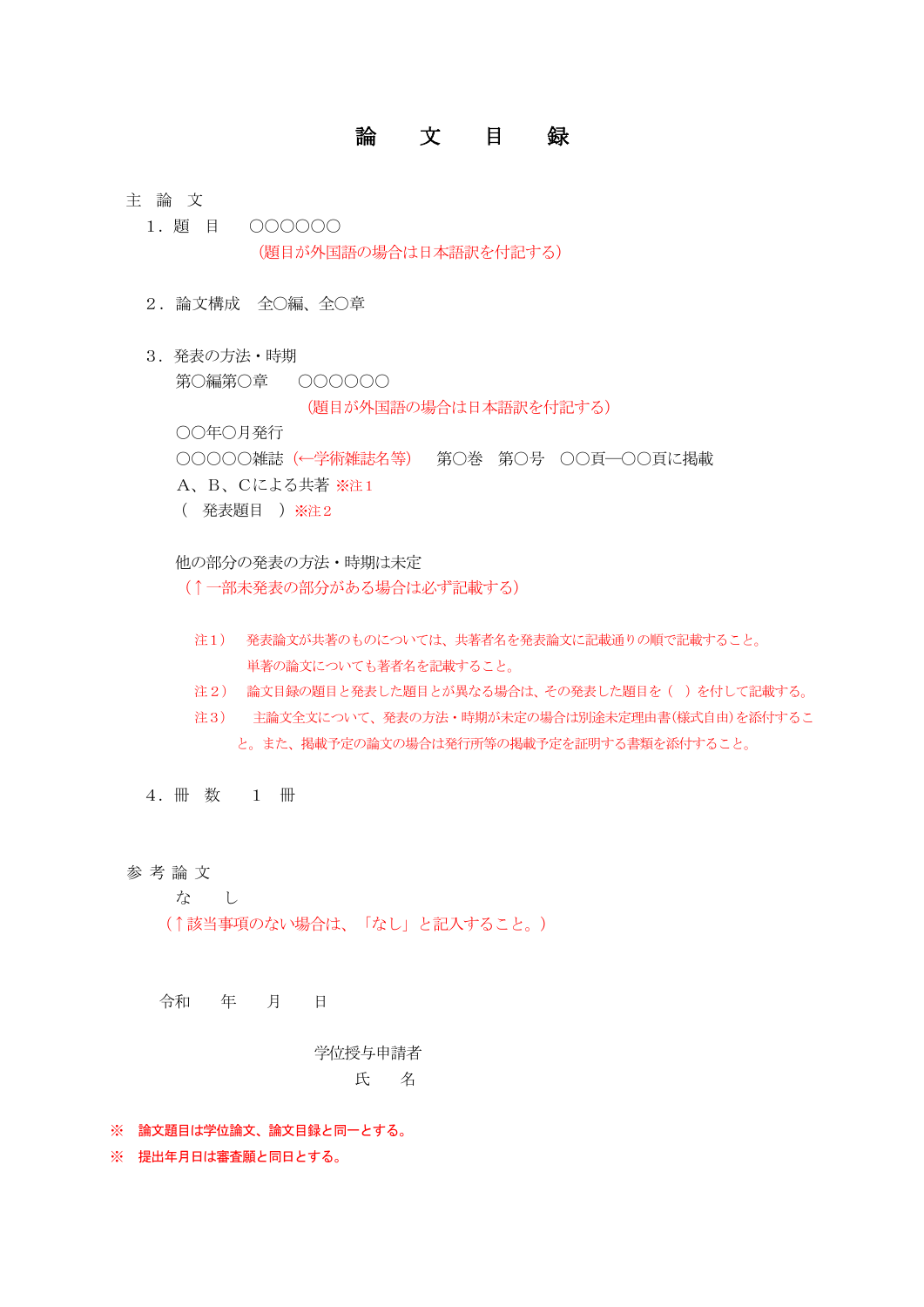### 履 歴

本 籍 地 ○○○(←都道府県名のみ記載、外国人は国籍を記載)

現 住 所 (〒 - )○○県△△市□□町○丁目○号○○マンション○棟○号室

ふりがな

氏 名 〇 〇 〇 〇

○年○月○日生(外国人は西暦で記入)

学 歴

- 昭和○年○月○日 ○○高等学校卒業(旧制の卒業生は中学校卒業から)
- 昭和○年○月○日 ○○大学○○学部○○学科入学
- 昭和○年○月○日 同 上 卒 業
- 平成○年○月○日 ○○大学大学院○○学研究科○○専攻修士課程入学
- 平成○年○月○日 同 上 修 了
- ○○専攻博士後期課程進学 平成○年○月○日 ○○大学大学院○○学研究科 く または ○○専攻博士後期課程編入学

見込 令和○年○月○日 同課程所定の研究指導認定 ♩ または 退学

#### 職 歴

平成○年○月○日 (採用、配置換、退職等月日順に記載すること。) 平成○年○月○日 ○○○○(現在に至る)

#### 研 究 歴

- 平成○年○月○日 ○○○において○○○の研究に従事。(平成○年○月○日まで)
- 平成○年○月○日 ○○○研究員として○○○に従事。(平成○年○月○日まで)

### 賞 罰

#### な し

- ※ 学歴・職歴・研究歴・賞罰の年月日は順を追って、正確に、詰めて記入すること。 また、該当事項のない場合は「なし」と記入すること。
- ※ 提出年月日は審査願と同日とすること。
- ※ 外国人の場合は、西暦年で記入しても可とする。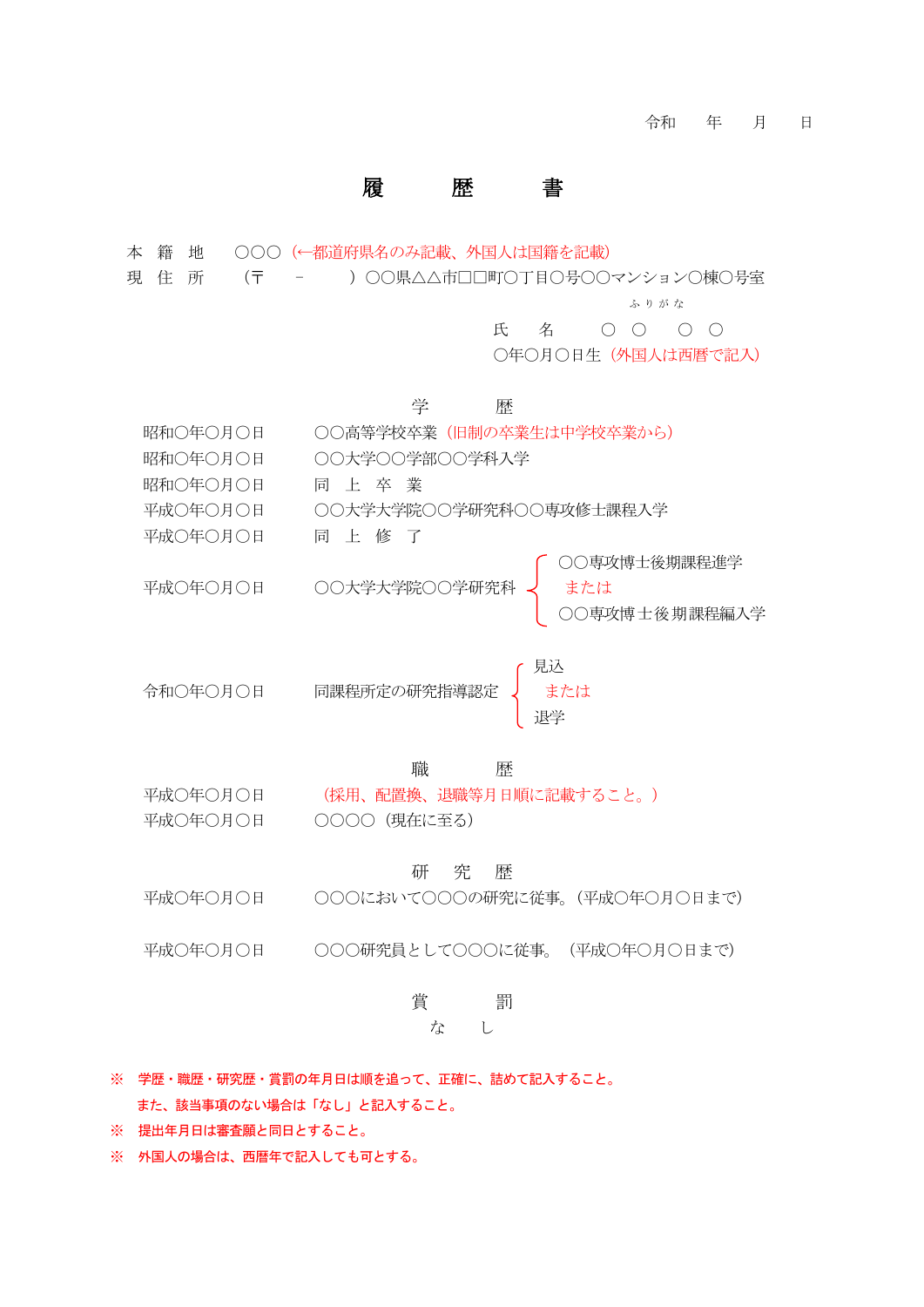## 論文要旨

論文題目

申 請 者

論文要旨 (日本語で、800字程度)

※ 論文題目は学位論文、論文目録と同一とし、外国語の論文は日本語訳を()書きすること。

※ 原則として章(もしくは部)ごとで論文の構成と内容がわかるように作成すること。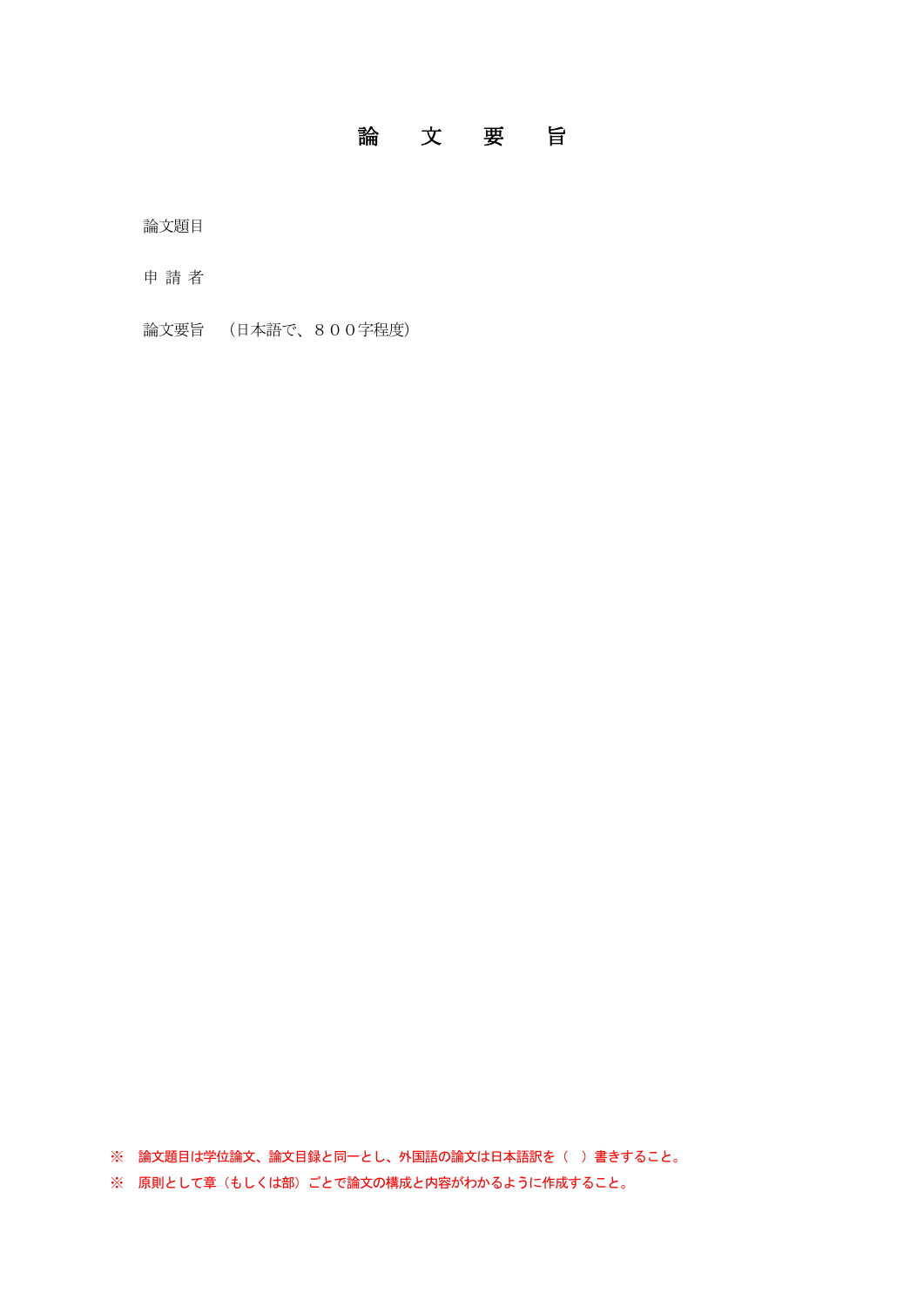京都大学 人間・環境学研究科長 殿

## 研究公正に関する宣誓書

私は、本学位申請論文が、人間・環境学研究科の博士学位授与のディプロマポリシー に沿った成果として、自らが独自に作成したものであることを誓います。また、作成 にあたり、研究公正に関する諸規範を遵守しましたので、不正と見なされる行為(捏 造、改ざん、盗用など)が含まれていないことを誓います。

以上

年 月 日

論 文 題 目

署名 (自署)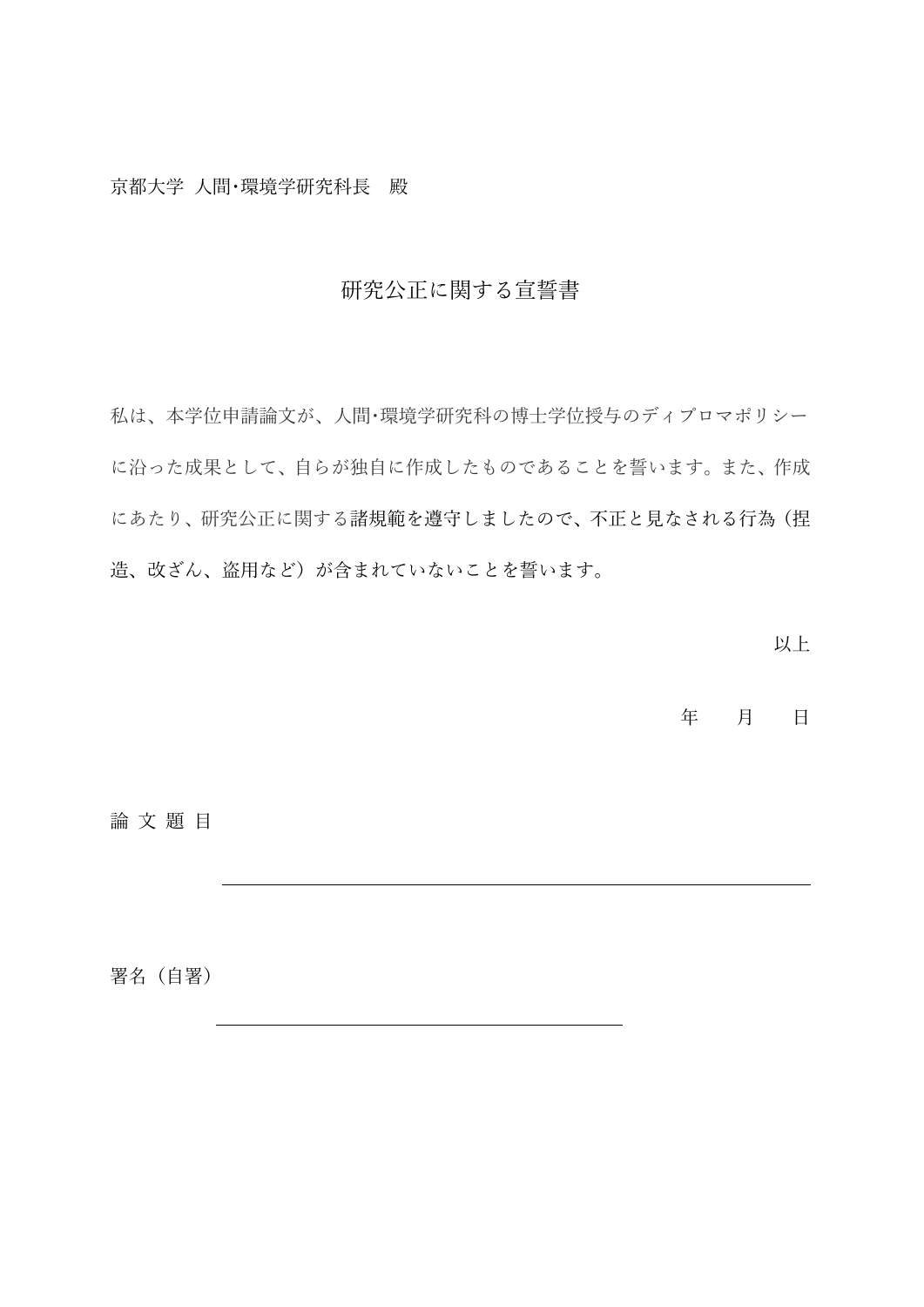## 共著者同意書

京都大学大学院人間・環境学研究科長 殿

私は、下記(1)の学位申請者 インスティング (2)の共著論文(著書)を学位申請

のために主論文に含めること、及び学位申請者の学位論文を京都大学学術情報リポジトリKURENAIに登 録し、インターネット上に公開することに同意します。

また、(2)の共著論文(著書)を自らの学位申請の主論文として使用しないことを誓約いたします。

令和 年 月 日

同意者氏名 しょうしょう しゅうしょう しゅうしょう しゅうしょう いちのう 印

現在の所属・職名

(2)の論文(著書)公表時の所属・職名

記

(1)学 位 申 請 者 氏 名

現在の所属・職名

(2)の論文(著書)公表時の所属・職名

学位申請論文名

(2)同意の対象となる共著論文(著書) 論文(著書)名

共著者

雑誌名(発行所)

上記論文(著書)及びその研究における学位申請者と共著者各々の役割

※ 共著論文(著書)には、編著及び分担執筆であることが明らかなものは含まない。

※ 共著論文が複数の場合は、各論文ごとに共著者全員の同意書を提出すること。

※ 発行年月を明記すること。また、雑誌については、巻、号、頁も明記すること。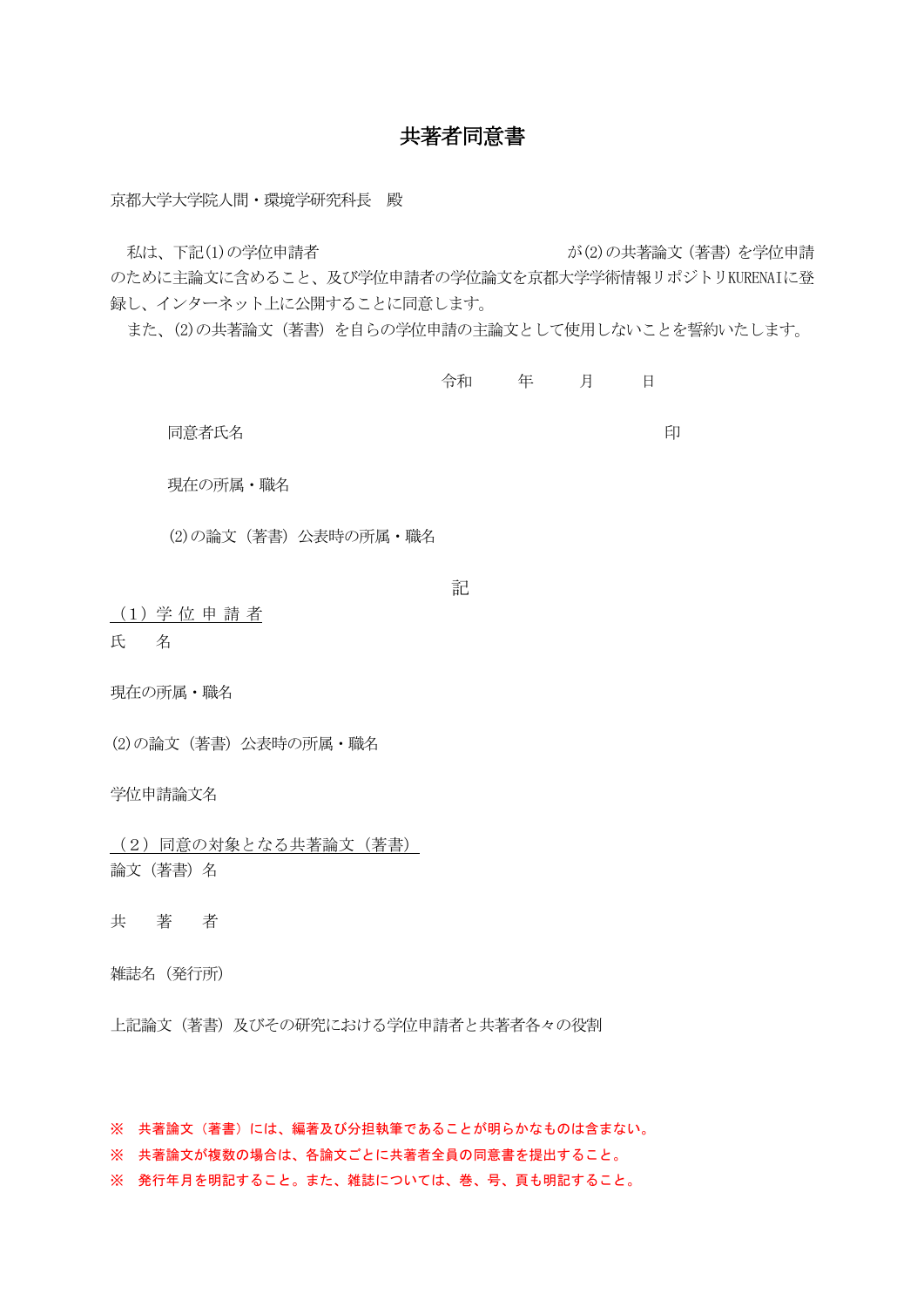### **Co-author Agreement Form**

To: Dean of the Graduate School of Human and Environmental Studies

I hereby agree that the applicant named below () may include this co-authored paper, chapter, or book as one of the main papers or chapters in his/her dissertation, and may register it in the Kyoto University Research Repository (KURENAI) for open access on the Internet.

 Furthermore, I agree not to use the said paper, chapter, or book as the main part of any future doctoral dissertation.

Name:

Present affiliation and status/job title:

Affiliation and status/job title at the time of publication of the co-authored paper, chapter, or book:

| Co-author Signature:                                                                                    | Date: |  |  |
|---------------------------------------------------------------------------------------------------------|-------|--|--|
| Doctoral Degree Applicant:                                                                              |       |  |  |
| Name:                                                                                                   |       |  |  |
| Present affiliation and status/job title:                                                               |       |  |  |
| Affiliation and status/job title at the time of publication of the co-authored paper, chapter, or book: |       |  |  |
| Proposed Dissertation Title:                                                                            |       |  |  |
| Title of the co-authored paper, chapter, or book:                                                       |       |  |  |
| $Co$ -author $(s)$ :                                                                                    |       |  |  |
| Journal (or book) [name, publisher, date of publication, volume/number if applicable, pages]:           |       |  |  |
| Roles of the applicant and the co-author(s) in research for publication of the paper, chapter, or book: |       |  |  |

Co-authorship applies to works in which more than one author contributed to the same paper, chapter, or book, not to separately written articles or chapters in the same publication. A co-author agreement must be submitted by each author for each co-authored paper, chapter, or book included in a dissertation.

---------------------------------------------------------------------------------------------------------------------------------